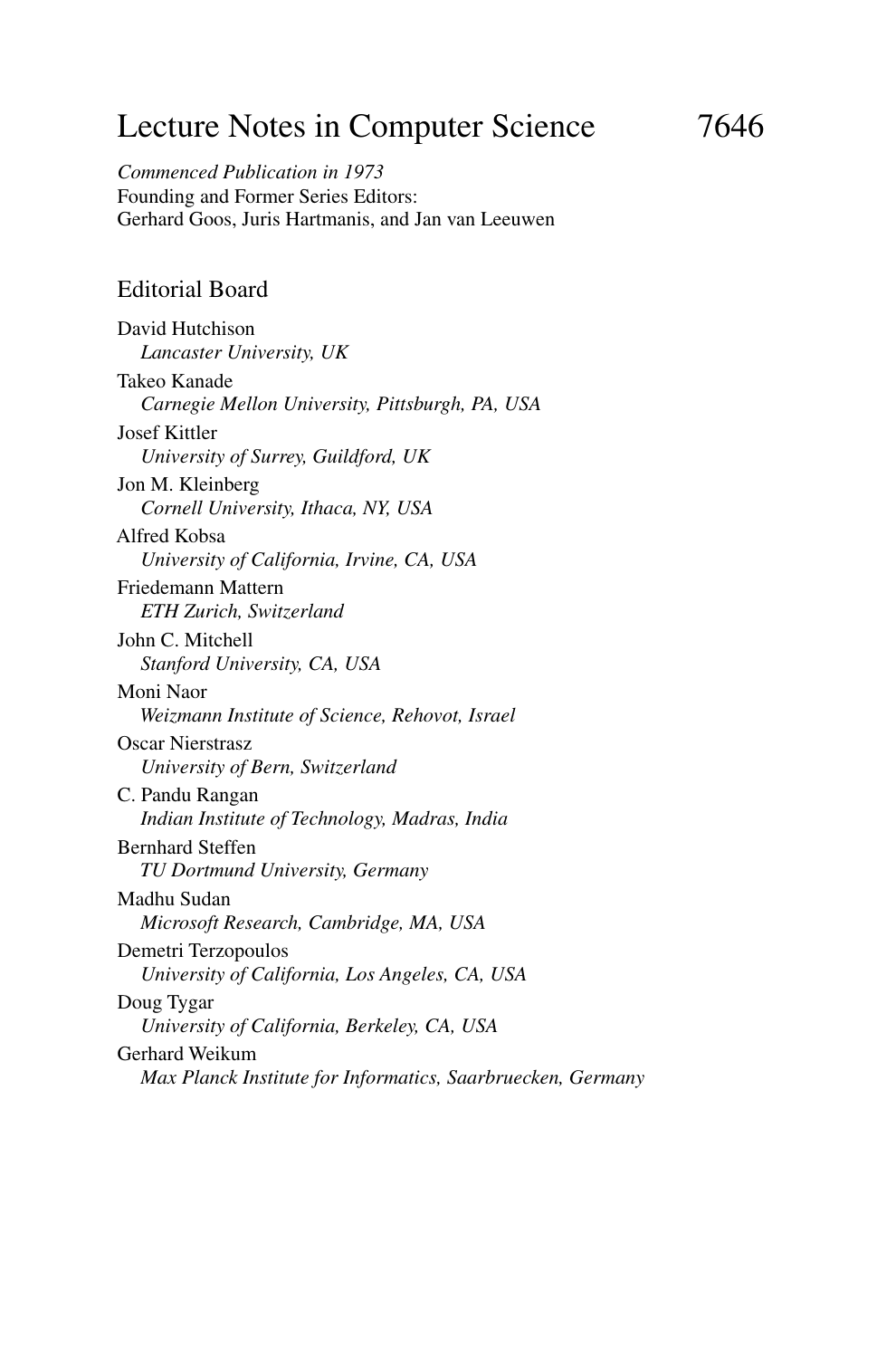Yang Xiang Mukaddim Pathan Xiaohui Tao Hua Wang (Eds.)

# Internet and Distributed Computing Systems

5th International Conference, IDCS 2012 Wuyishan, Fujian, China, November 21-23, 2012 Proceedings

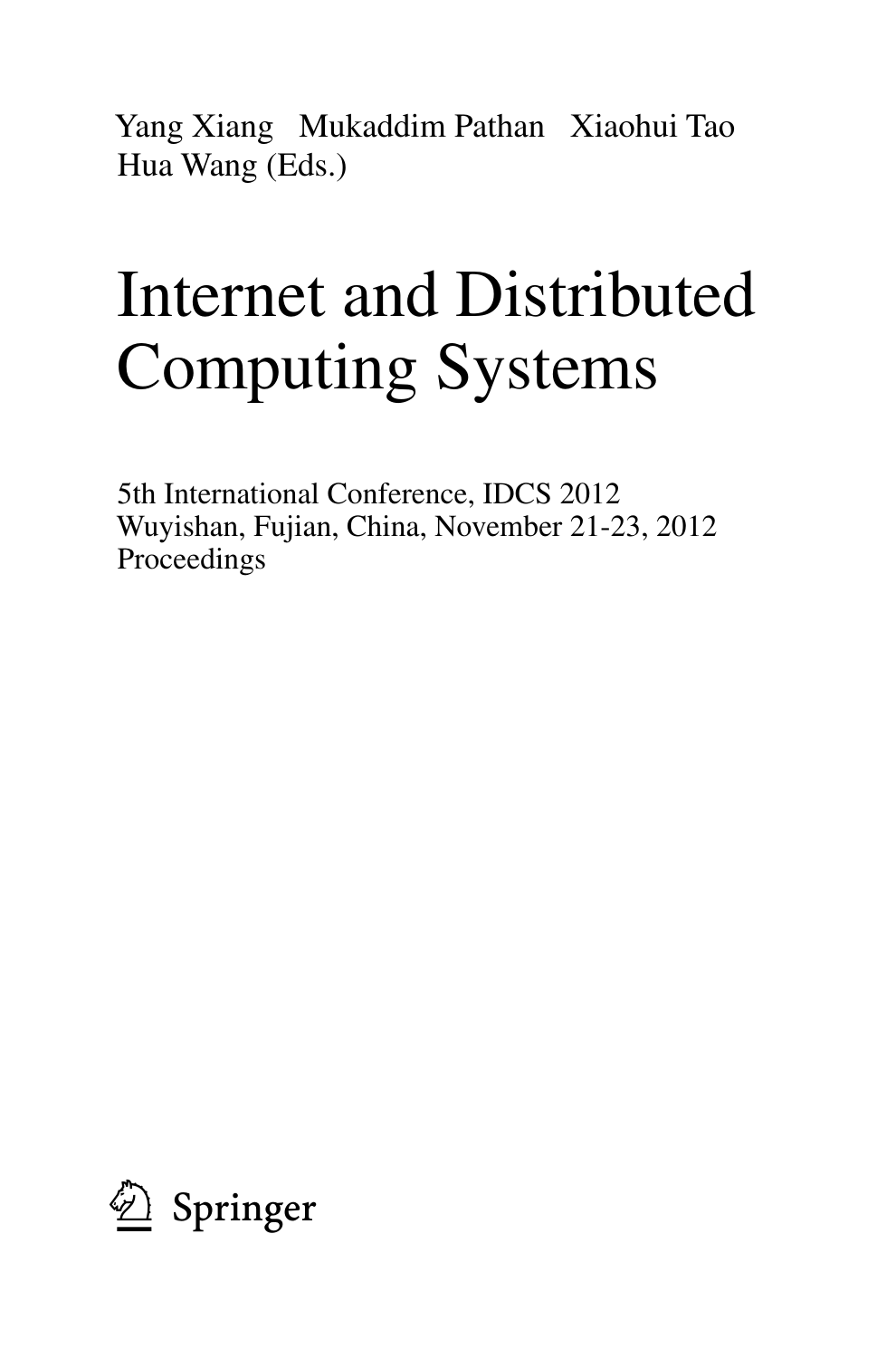#### Volume Editors

Yang Xiang Deakin University School of Information Technology Burwood, VIC, Australia E-mail: yang@deakin.edu.au

Mukaddim Pathan Media Distribution Telstra Corporation Limited Melbourne, VIC, Australia E-mail: mukaddim.pathan@team.telstra.com

Xiaohui Tao The University of Southern Queensland Department of Mathematics and Computing Toowoomba, QLD, Australia E-mail: xtao@usq.edu.au

Hua Wang The University of Southern Queensland Department of Mathematics and Computing Toowoomba, QLD, Australia E-mail: hua.wang@usq.edu.au

ISSN 0302-9743 e-ISSN 1611-3349 e-ISBN 978-3-642-34883-9 DOI 10.1007/978-3-642-34883-9 Springer Heidelberg Dordrecht London New York

Library of Congress Control Number: 2012951309

CR Subject Classification (1998): C.2.4, C.2, H.3-4, J.1, D.2, D.4.6, K.6.5

LNCS Sublibrary: SL 3 – Information Systems and Application, incl. Internet/Web and HCI

The use of general descriptive names, registered names, trademarks, etc. in this publication does not imply, even in the absence of a specific statement, that such names are exempt from the relevant protective laws and regulations and therefore free for general use.

*Typesetting:* Camera-ready by author, data conversion by Scientific Publishing Services, Chennai, India

Printed on acid-free paper

Springer is part of Springer Science+Business Media (www.springer.com)

<sup>©</sup> Springer-Verlag Berlin Heidelberg 2012

This work is subject to copyright. All rights are reserved, whether the whole or part of the material is concerned, specifically the rights of translation, reprinting, re-use of illustrations, recitation, broadcasting, reproduction on microfilms or in any other way, and storage in data banks. Duplication of this publication or parts thereof is permitted only under the provisions of the German Copyright Law of September 9, 1965, in its current version, and permission for use must always be obtained from Springer. Violations are liable to prosecution under the German Copyright Law.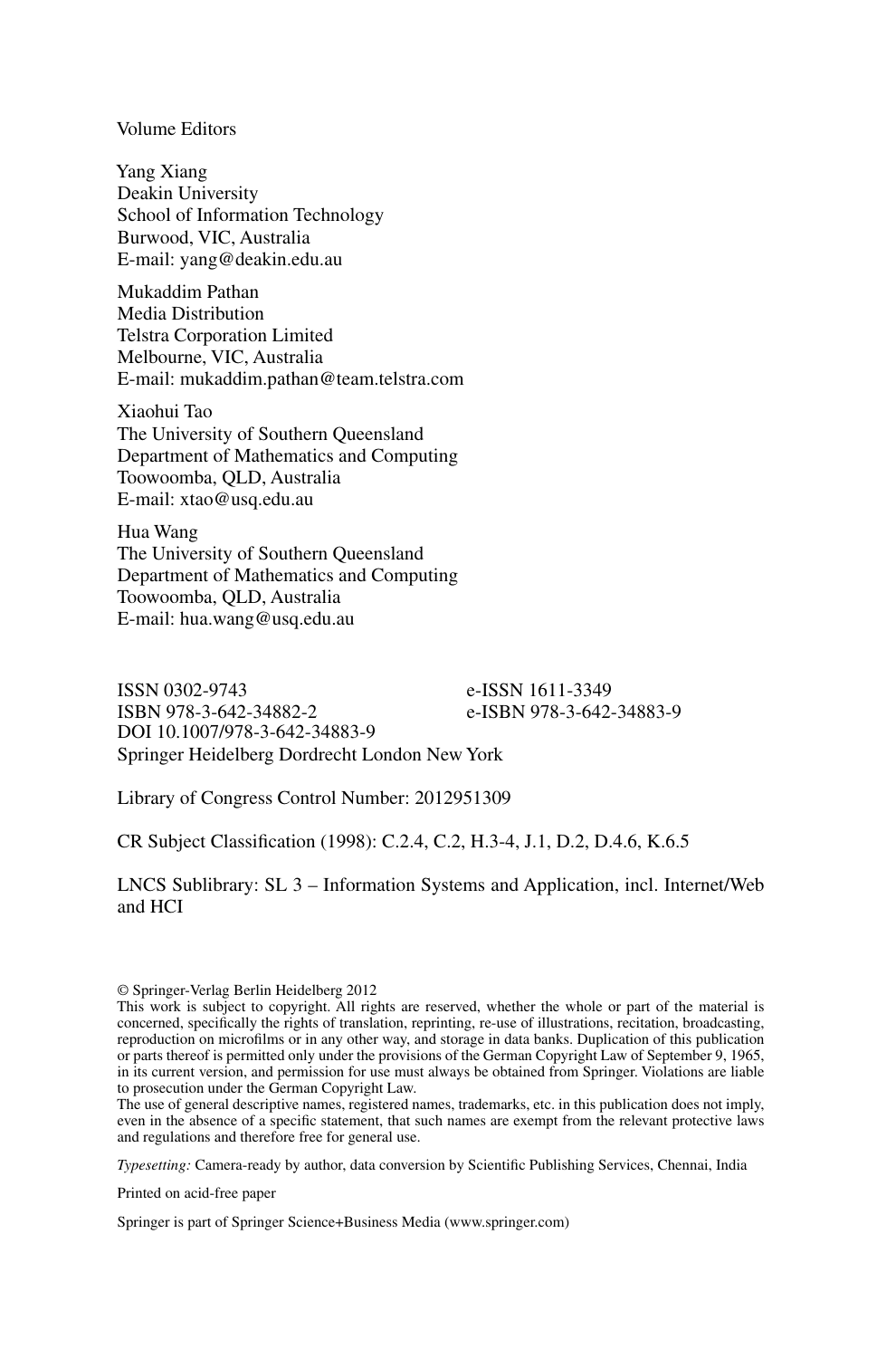## **Preface**

IDCS 2012, the 5th International Conference on Internet and Distributed Computing Systems, was held in Wuyishan, Fujian, China, during November 21–23, 2012, jointly with the 6th International Conference on Network and System Security (NSS 2012) and the Third International Conference on Data and Knowledge Engineering (ICDKE 2012). IDCS 2012 was organized and supported by the School of Mathematics and Computer Science, Fujian Normal University, China.

IDCS is a series of events aimed at promoting research in diverse fields related to the Internet and distributed computing systems. The target audience includes researchers and industry practitioners who are interested in different aspects of the Internet and distributed computing systems, with a particular focus on practical experiences with the design and implementation of related technologies as well as their theoretical perspectives.

Following the previous four successful editions of IDCS: IDCS 2008 in Khulna, Bangladesh, IDCS 2009 in Jeju Island, Korea, and IDCS 2010 and IDCS 2011 in Melbourne, Australia; IDCS 2012 was the fifth event in its series. In response to the call for papers, 22 papers were selected for inclusion in the proceedings out of 80 submitted papers (acceptance rate: 27.5%).

We are very grateful to Al-Sakib Khan Pathan and Christian Vecchiola, for their selfless effort during the conference promotion, paper assignment and review decision-making process; and the founder of Daily Positive, Jubaer Arif, for sponsoring the best paper award.

Last but certainly not least our thanks go to all authors who submitted papers and all attendees. We hope you enjoy the conference proceedings!

November 2012 Yang Xiang Mukaddim Pathan Xiaohui Tao Hua Wang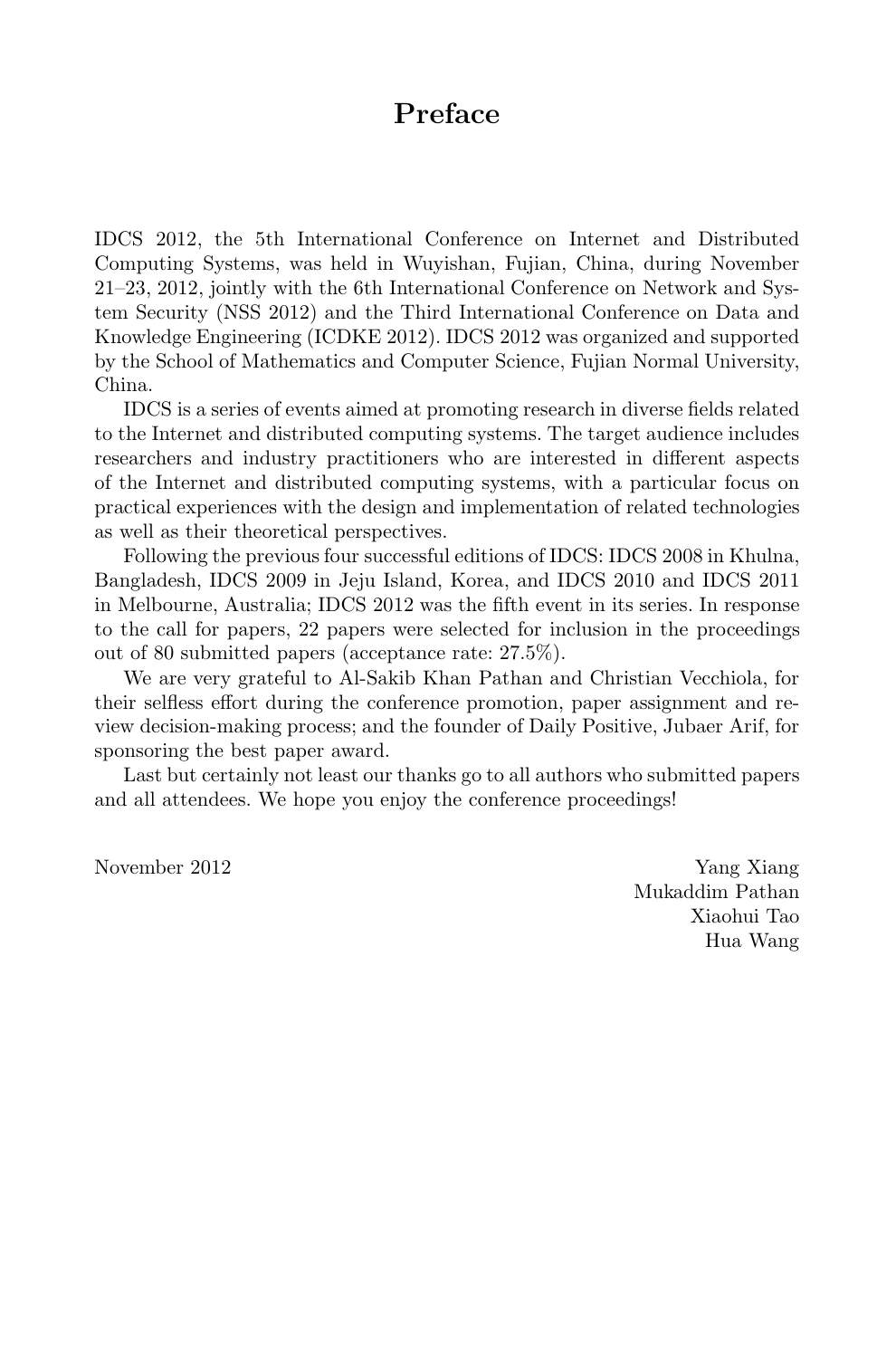## **IDCS 2012 Organization**

### **General Co-chairs**

| Al-Sakib Khan Pathan | International Islamic University, Malaysia |
|----------------------|--------------------------------------------|
| Yang Xiang           | Deakin University, Australia               |

#### **Program Co-chairs**

| Mukaddim Pathan     | Telstra Corporation Ltd., Australia     |
|---------------------|-----------------------------------------|
| Christian Vecchiola | IBM Research and Development, Australia |

#### **Program Committee**

Giuseppe Amato ISTI-CNR, Italy Ladjel Bellatreche ENSMA, France Luca Caviglione CNR-ISSIA, Italy Antonio Coronato ICAR-CNR, Italy

Jemal Abawajy Deakin University, Australia Tarem Ahmed IIUM, Malaysia and BRAC University, Bangladesh Falah Ali University of Sussex, UK Hani Alzaid King Abdulaziz City for Science and Technology, Saudi Arabia Cosimo Anglano Università del Piemonte Orientale, Italy Marcos Dias De Assuncao IBM Research and Development, Brazil Doina Bein Pennsylvania State University, USA Angelo Brayner University of Fortaleza, Brazil Rajkumar Buyya University of Melbourne, Australia Massimo Cafaro University of Salento, Italy Rodrigo N. Calheiros University of Melbourne, Australia Marco Canini EPFL Lausanne, Switzerland Valeria Cardellini Università di Roma "Tor Vergata", Italy Andre Carvalho Universidade de Sao Paulo, Brazil Emiliano Casalicchio Università di Roma "Tor Vergata", Italy Tania Cerquitelli Politecnico di Torino, Italy Ruay-Shiung Chang National Dong Hwa University, Taiwan Yue-Shan Chang National Taipei University, Taiwan Tzung-Shi Chen National University of Tainan, Taiwan Mauro Coccoli University of Genova, Italy Carmela Comito University of Calabria, Italy Raphaël Couturier University of Franche Comte, France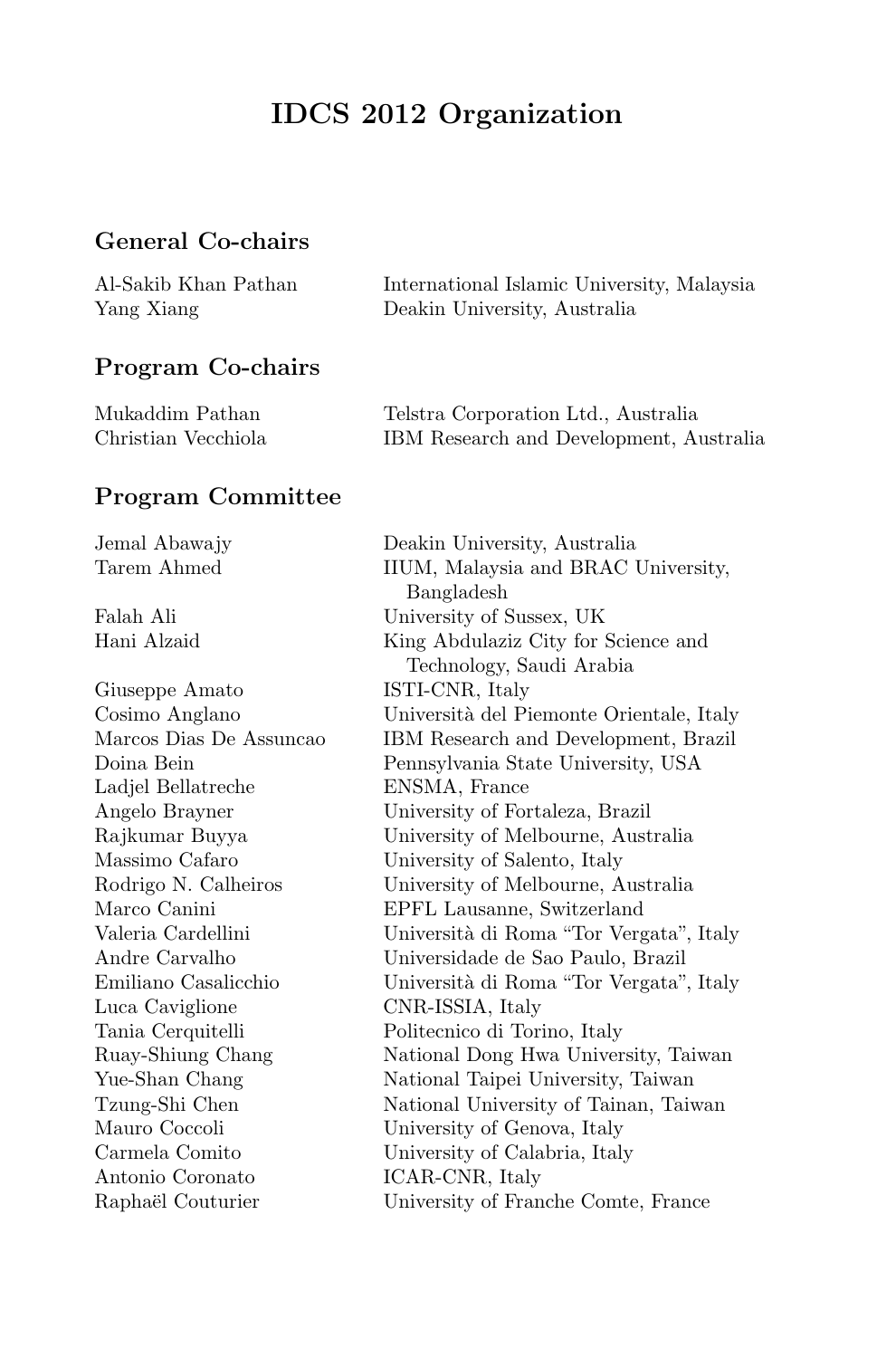Susan Donohue University of Virginia, USA Zongming Fei University of Kentucky, USA Giancarlo Fortino University of Calabria, Italy Joaquin Garcia-Alfaro TELECOM Bretagne, France S. K. Ghosh IIT-Kharagpur, India Harald Gjermundrod University of Nicosia, Cyprus Xuming He NICTA, Australia Deok Gyu Lee ETRI, South Korea Hae Young Lee ETRI, South Korea Keqin Li SAP Research, France Carlo Mastroianni ICAR-CNR, Italy Surya Nepal CSIRO, Australia George Pallis University of Cyprus, Cyprus Suraj Pandey CSIRO, Australia Thomas Repantis Akamai Technologies, USA

Mustafa Mat Deris Universiti Tun Hussein Onn, Malaysia Karl Fuerlinger Ludwig Maximilian University, Germany Jinzhu Gao University of the Pacific, USA Jose Daniel Garcia Carlos III University of Madrid, Spain Alex Gerbessiotis New Jersey Institute of Technology, USA Victor Govindaswamy Texas A&M University-Texarkana, USA Ragib Hasan University of Alabama-Birmingham, USA Houcine Hassan Universidad Politecnica de Valencia, Spain Mohammad Mehedi Hassan King Saud University, Saudi Arabia Ching-Hsien Hsu Chung Hua University, Taiwan Yo-Ping Huang National Taipei University of Technology, Taiwan Jaehoon Paul Jeong Brocade Communications Systems, USA Dimitrios Katsaros University of Thessaly, Greece Muhammad Khurram Khan King Saud University, Saudi Arabia Ram Krishnan University of Texas at San Antonio, USA Changhoon Lee Hanshin University, South Korea Keqin Li State University of New York-New Paltz, USA Pengfeng Li National Taiwan University, Taiwan Kai Lin Dalian University of Technology, China Pangfeng Liu National Taiwan University, Taiwan Timothy Lynar IBM Research and Development, Australia Jamie Lloret Polytechnic University of Valencia, Spain Muhammad Mostafa Monowar University of Chittagong, Bangladesh Amiya Nayak University of Ottawa, Canada Marco Netto **IBM Research and Development**, Brazil Apostolos Papadopoulos Aristotle University of Thessaloniki, Greece Rubem Pereira Liverpool John Moores University, UK Dana Petcu West University of Timisoara, Romania Pedro Pereira Rodrigues University of Porto, Portugal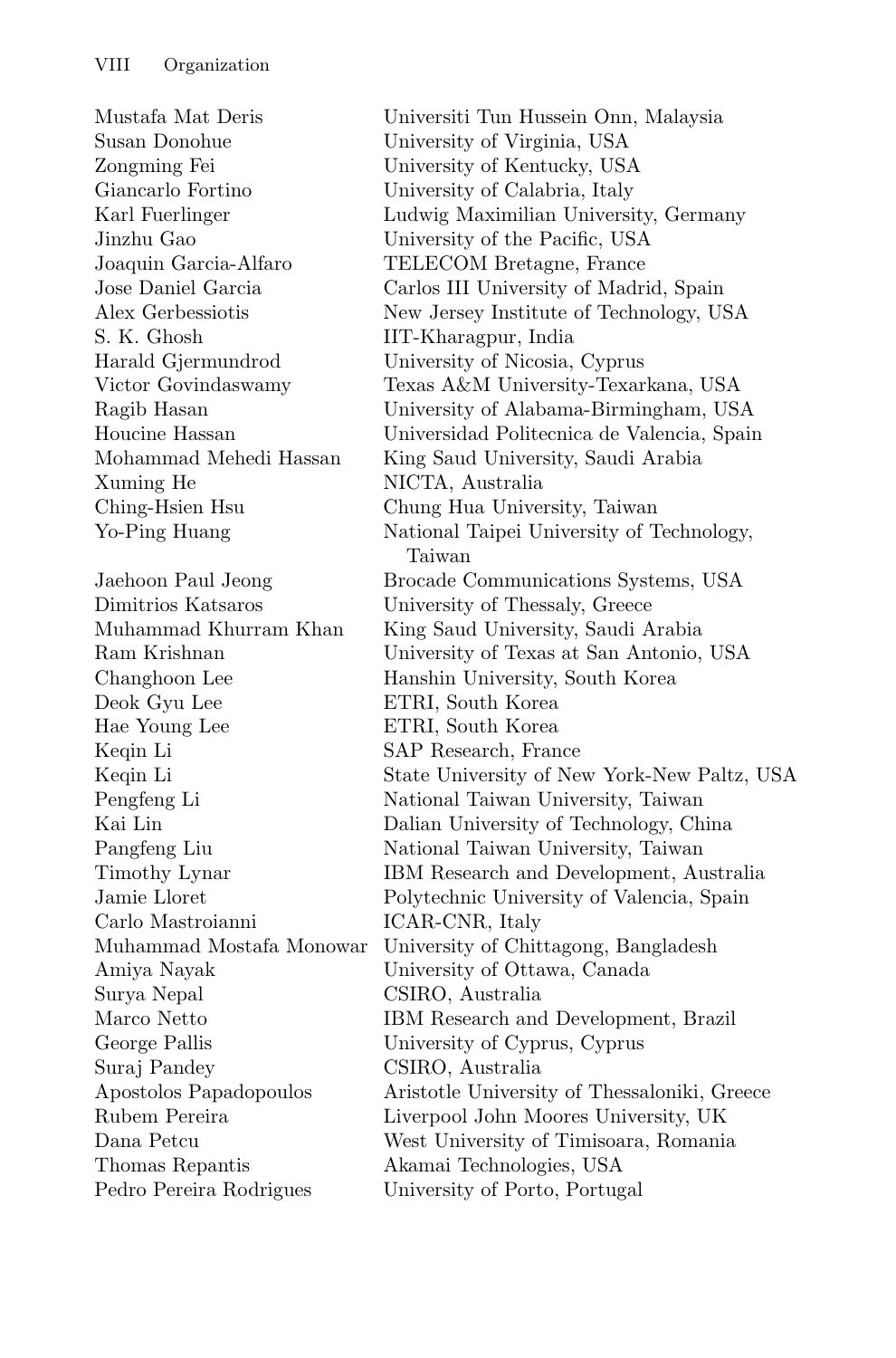Giandomenico Spezzano ICAR-CNR, Italy Kerry Taylor CSIRO, Australia Gennaro Della Vecchia ICAR-CNR, Italy Chen Wang CSIRO, Australia Xiangmin Zhou CSIRO, Australia

Casiano Rodriguez-Leon Universidad de La Laguna, Spain Caspar Ryan RMIT University, Australia University of Vienna, Austria Seetharami Seelam IBM T. J. Watson Research Center, USA Edwin Sha University of Texas at Dallas, USA Riaz Ahmed Shaikh University of Quebec-Outaouais, Canada Ramesh Sitaraman University of Massachusetts, USA Domenico Talia University of Calabria, Italy Jichiang Tsai National Chung Hsing University, Taiwan Parimala Thulasiraman University of Manitoba, Canada Spyros Voulgaris Vrije Universiteit Amsterdam, The Netherlands Cho-Li Wang The University of Hong Kong, Hong Kong Ziyuan Wang IBM Research and Development, Australia Qishi Wu University of Memphis, USA Bin Xie InfoBeyond Technology, USA Lexing Xie Australia National University, Australia Chao-Tung Yang Tunghai University, Taiwan Norihiko Yoshida Saitama University, Japan Rui Zhang University of Melbourne, Australia Sotirios Ziavras New Jersey Institute of Technology, USA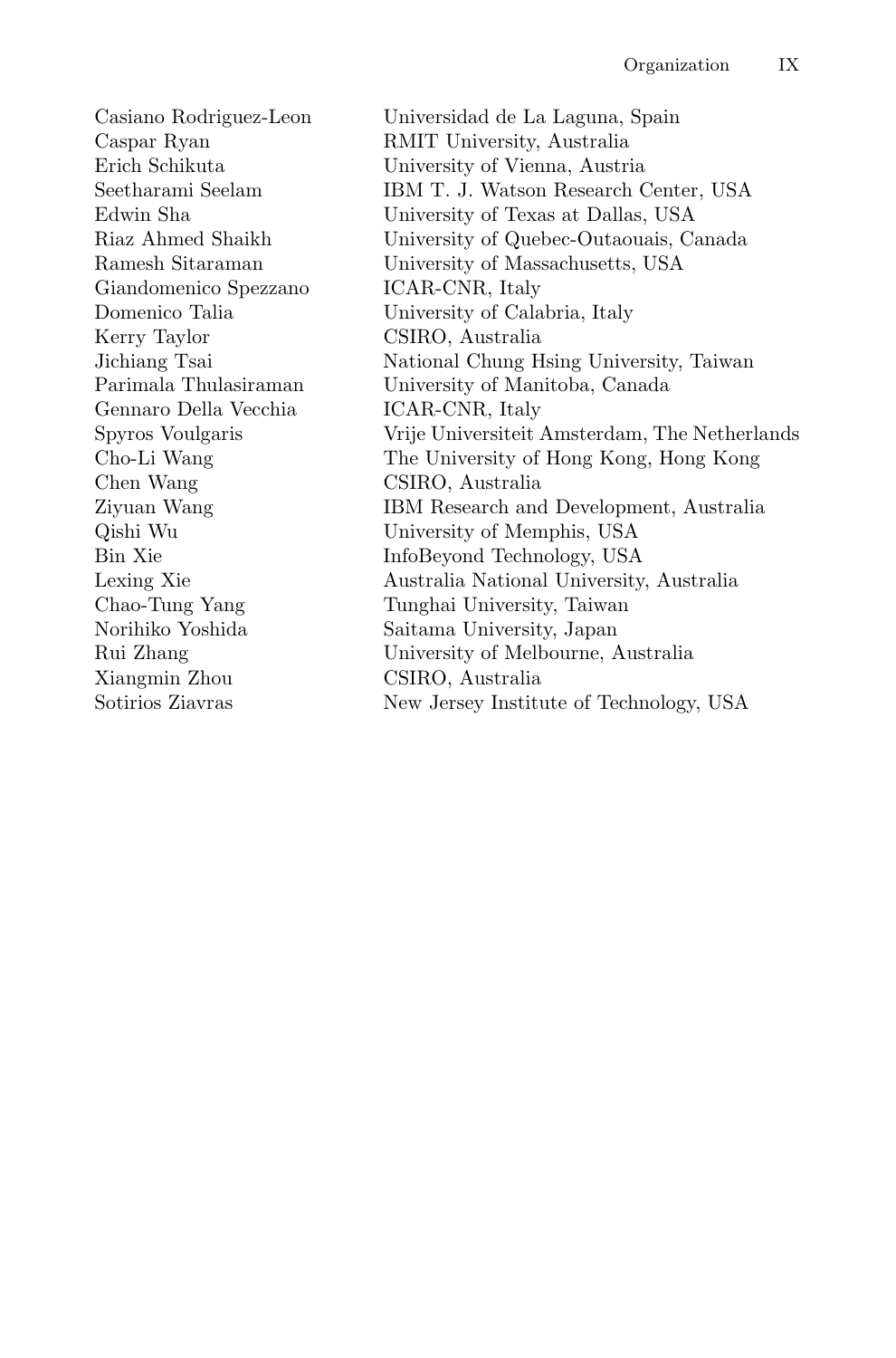# **Table of Contents**

## **IDCS: Ad-Hoc and Sensor Networks**

| An Efficient Detection Model of Selective Forwarding Attacks in<br>Shapla Khanam, Habibullah Yusuf Saleem, and<br>Al-Sakib Khan Pathan                                       | 1  |
|------------------------------------------------------------------------------------------------------------------------------------------------------------------------------|----|
| Effective Ad Hoc Social Networking on OLSR MANET Using Similarity<br>Teerapat Sanguankotchakorn, Shradha Shrestha, and<br>Nobuhiko Sugino                                    | 15 |
| Distributed Algorithms for the Creation of a New Distributed IDS in<br>Paulo M. Mafra, Joni da Silva Fraga, and Altair Olivo Santin                                          | 29 |
| Practical Privacy for Value-Added Applications in Vehicular Ad Hoc<br>Lei Zhang, Qianhong Wu, Bo Qin, and Josep Domingo-Ferrer<br><b>IDCS:</b> Internet and Web Technologies | 43 |
| Optimizing Streaming Server Selection for CDN-Delivered Live<br>Zhenyun Zhuang and Shun Kwok                                                                                 | 57 |
| A Novel Hybrid IP Traceback Scheme with Packet Counters<br>Tomoyuki Karasawa, Masakazu Soshi, and Atsuko Miyaji                                                              | 71 |
| A Secure Mix Network with an Efficient Validity Verification<br>Kun Peng and Yuexin Zhang                                                                                    | 85 |
|                                                                                                                                                                              |    |

| DLPR: A Distributed Locality Preserving Dimension Reduction |     |
|-------------------------------------------------------------|-----|
|                                                             | .97 |
| Mina Ghashami, Hoda Mashayekhi, and Jafar Habibi            |     |

## **IDCS: Network Operations and Management**

| A Leader-Based Reliable Multicast MAC Protocol for MPEG-4 |       |
|-----------------------------------------------------------|-------|
|                                                           | - 111 |
| Muhammad Khalil Afzal, Byung-Seo Kim, and Sung Won Kim    |       |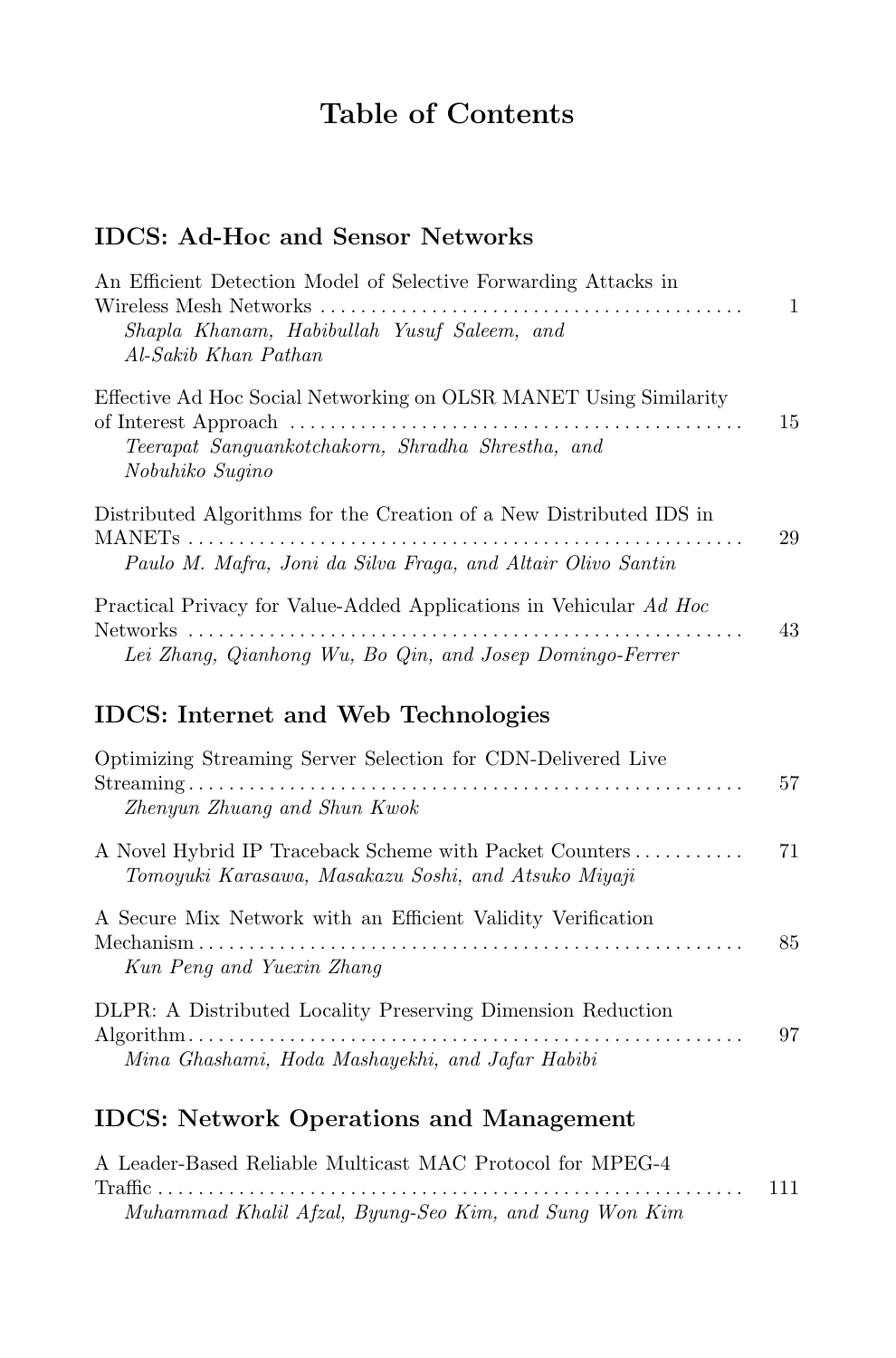| On Action Permutation and Progress for Partially Commutative<br>Zhenguo Yang, Farong Zhong, Jinfang Zhang, and Tiantian Song  | 120 |
|-------------------------------------------------------------------------------------------------------------------------------|-----|
| A NetFlow v9 Measurement System with Network Performance<br>Guang Cheng and Hua Wu                                            | 134 |
| Efficient Ciphertext-Policy Attribute Based Encryption with Hidden<br>Xiaohui Li, Dawu Gu, Yanli Ren, Ning Ding, and Kan Yuan | 146 |

## **IDCS: Information Infrastructure**

| MashStudio: An On-the-fly Environment for Rapid Mashup                                                           |     |
|------------------------------------------------------------------------------------------------------------------|-----|
|                                                                                                                  | 160 |
| Jianyu Yang, Jun Han, Xu Wang, and Hailong Sun                                                                   |     |
| BSU: A Biased Seed Unchoking Algorithm for P2P Systems<br>Xianglin Wei, Guomin Zhang, Jianhua Fan, and Ming Chen | 174 |
| Towards a Secure and Available Smart Grid Using Intrusion                                                        |     |
|                                                                                                                  | 188 |
| Maryam Tanha and Fazirulhisyam Hashim                                                                            |     |
| A Note on Constant-Round Concurrent Zero-Knowledge Arguments                                                     |     |
|                                                                                                                  | 202 |
| Hongda Li, Yang Liu, and Qihua Niu                                                                               |     |
| On the Checkpointing Strategy in Desktop Grids                                                                   | 217 |
| Dongping Wang and Bin Gong                                                                                       |     |

## **IDCS: Resilience, Fault Tolerance, and Availability**

| A Continuous Reverse Skyline Query Processing Considering the<br>Jongtae Lim, Yonghun Park, Kyoungsoo Bok, and Jaesoo Yoo | 227 |
|---------------------------------------------------------------------------------------------------------------------------|-----|
| Khalid Nasr, Anas Abou-El Kalam, and Christian Fraboul                                                                    |     |
| Wei Gao, Kefei Chen, Guilin Wang, and Xueli Wang                                                                          |     |